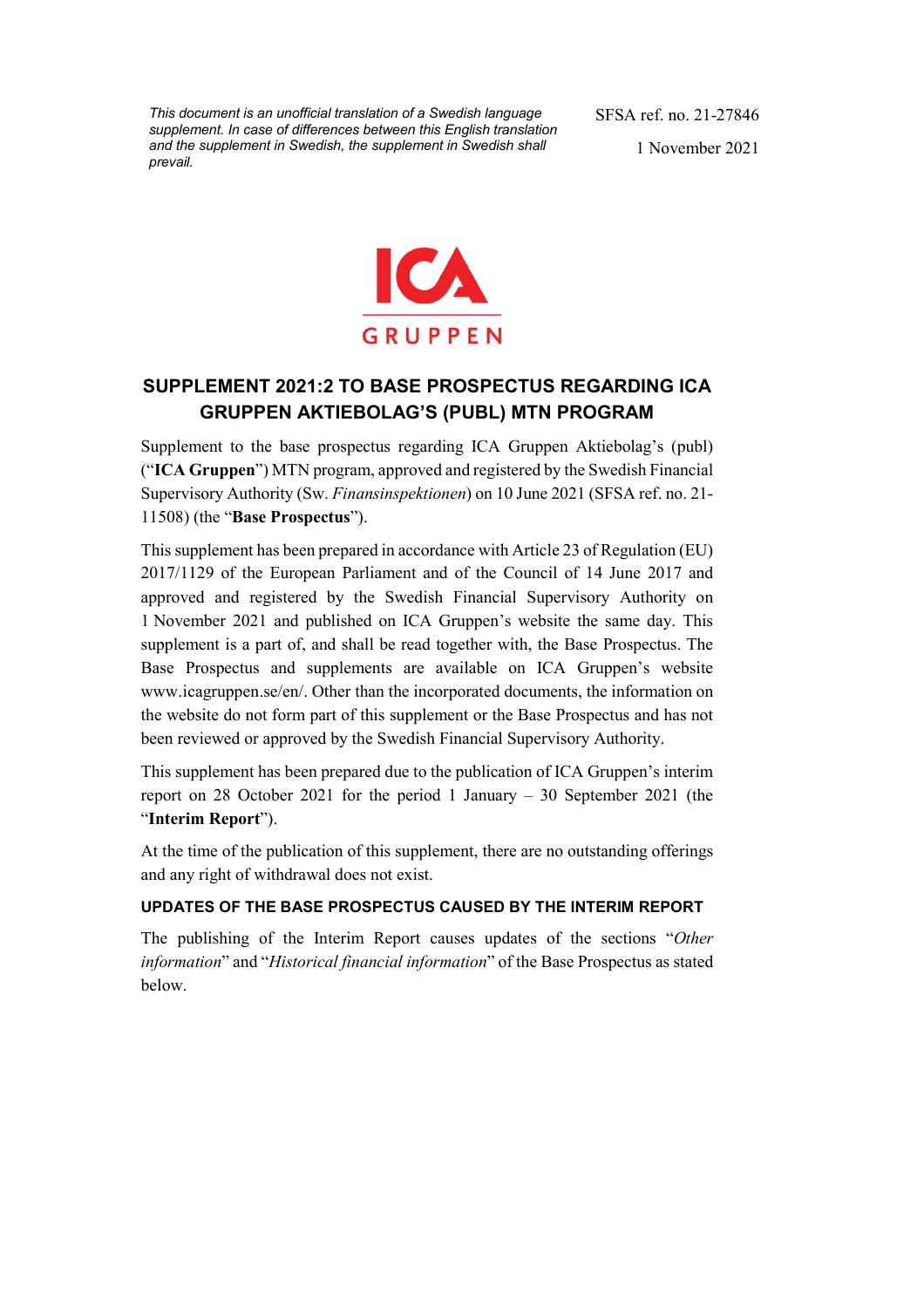### **Other information**

The sub-sections "*Recent events and significant changes*" on page 49 of the Base Prospectus and "*Documents available for inspection*" on page 51 of the Base Prospectus are updated as set forth in Appendix 1.

## **Historical financial information**

The sub-sections "*Historical financial information*", "*Accounting principles*", "*Auditing of the annual historical financial information*" on page 52 of the Base Prospectus and "*Documents incorporated by reference*" on pages 52-54 are updated as set forth in Appendix 2.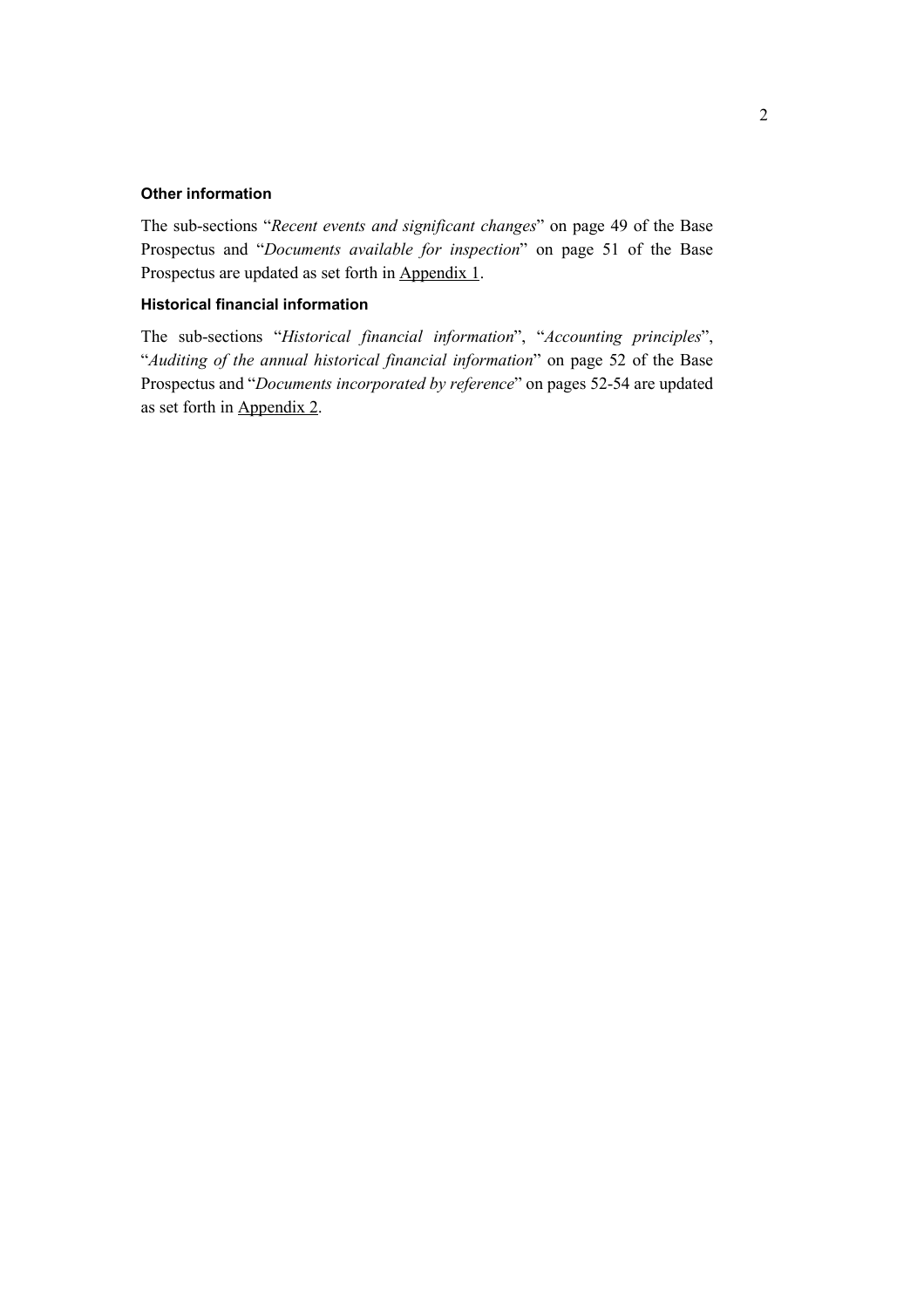#### **RECENT EVENTS AND SIGNIFICANT CHANGES**

No recent events have occurred that are specific to the Company and that are, to a significant extent, relevant for the assessment of the Company's solvency. No material adverse change in the future prospects of the Company has occurred since the date of the publication of the Company's audited financial report of 2020 and no material adverse change has occurred in regards to the financial position and financial result of the Group since the date of the publication of its consolidated and unaudited interim report for the period 1 January  $-30$  September 2021.

 $\mathcal{L}_\text{max}$ 

#### **DOCUMENTS AVAILABLE FOR INSPECTION**

Copies of the following documents are available in paper upon request at the Company's head office at Kolonnvägen 20, SE-169 71 Solna, Sweden, on weekdays during the Company's regular office hours and electronically on the Company's website www.icagruppen.se/en/ throughout the period of validity of the Base Prospectus.

- The Company's certificate of incorporation and articles of association;
- The Group's consolidated and audited annual reports and audit reports for the financial years 2019 and 2020;
- The Group's consolidated and unaudited interim report for the period 1 January – 30 September 2021;
- The Company's subsidiaries audited annual reports and audit reports for the financial years 2019 and 2020 (where applicable);<sup>3</sup>
- This Base Prospectus, including any supplements to the Base Prospectus, as well as Final Terms issued under this Base Prospectus;
- The Company's base prospectus dated 13 June 2018;
- The Company's base prospectus dated 13 June 2019;
- The Company's base prospectus dated 11 June 2020;
- The Company's general terms dated 31 May 2017;

-

- The Company's final terms for loan 111 dated 25 February 2019;
- The Company's final terms for loan 112 dated 25 February 2019;
- The Company's final terms for loan 113 dated 19 February 2020;
- The Company's final terms for loan 114 dated 19 February 2020;
- The Company's final terms for loan 115 dated 18 March 2021; and
- The Company's final terms for loan 116 dated 18 March 2021.

<sup>&</sup>lt;sup>3</sup> These documents will not be available electronically. The documents will only be available at the Company's head office to the extent that each company has published an annual report for the respective period.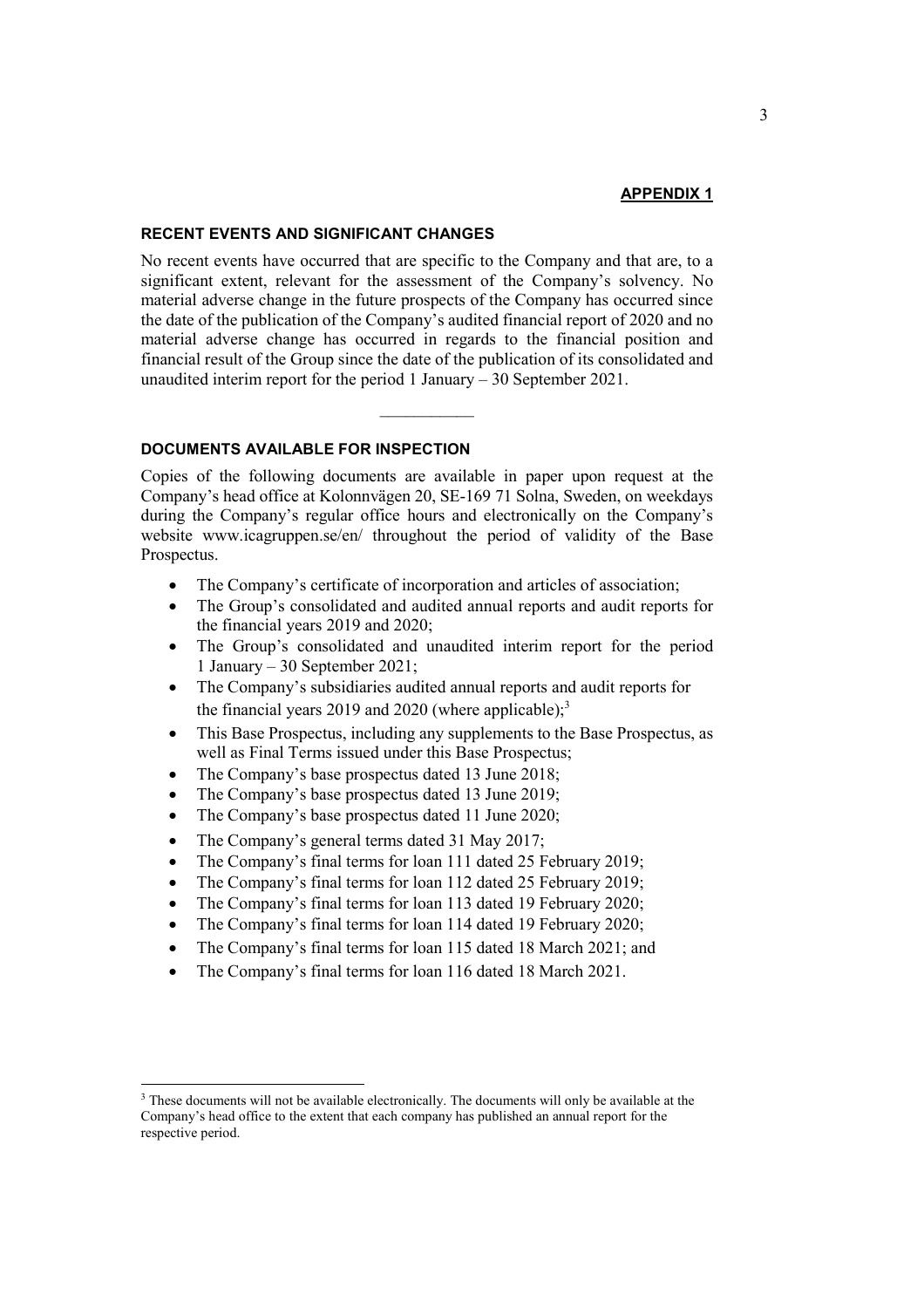**APPENDIX 2** 

#### **HISTORICAL FINANCIAL INFORMATION**

The Group's consolidated and audited annual reports for the financial years 2019 and 2020 and the Group's consolidated and unaudited interim report for the period 1 January – 30 September 2021, which have previously been published and submitted to the Swedish Financial Supervisory Authority in conjunction with the application for approval of the Base Prospectus, are incorporated by reference pursuant to article 19 of the Prospectus Regulation, and are to be read as part of the Base Prospectus. Sections of ICA Gruppen's financial reports that are not incorporated by reference do not form part of this Base Prospectus.

#### **ACCOUNTING PRINCIPLES**

The Group's consolidated and audited annual reports for 2019 and 2020 have been prepared in accordance with International Financial Reporting Standards (IFRS) and the interpretations provided by the International Financial Reporting Interpretations Committee (IFRIC) as adopted by the EU. Furthermore, the Group also applies the Swedish Financial Reporting Board's recommendation RFR 1, Supplementary Accounting Rules for Groups. The recommendation stipulates supplementary standards based on provisions in the Annual Accounts Act (1995:1554) (Sw. *årsredovisningslag (1995:1554)*). The Group's consolidated and unaudited interim report for the period 1 January – 30 September 2021, has been prepared in accordance with IAS 34 Interim Financial Reporting.

#### **AUDITING OF THE ANNUAL HISTORICAL FINANCIAL INFORMATION**

The Group's consolidated annual report and the Company's audited annual report for 2019 and 2020 have been audited by authorized public accountant Helena Arvidsson Älgne. The Group's consolidated and unaudited interim report for the period 1 January – 30 September 2021, has not been reviewed by the Company's auditor. The auditing of the annual reports was conducted in accordance with generally accepted auditing standards in Sweden and the audit reports were submitted without any remarks.

Other than the auditing of the Group's financial reports, the Company's auditor has not audited or reviewed any parts of this Base Prospectus.

#### **DOCUMENTS INCORPORATED BY REFERENCE**

The following documents have, but only with respect to the sections listed in the below subsection *Place for certain sections incorporated by reference*, been incorporated into the Base Prospectus by reference. The parts of the documents listed below which have not been incorporated by reference into this Base Prospectus are either not relevant for investors or corresponding information is given to the investors in other parts of this Base Prospectus.

- The Group's consolidated annual reports and auditors' reports for financial years 2019 and 2020;
- The Group's consolidated and unaudited interim report for the period 1 January – 30 September 2021;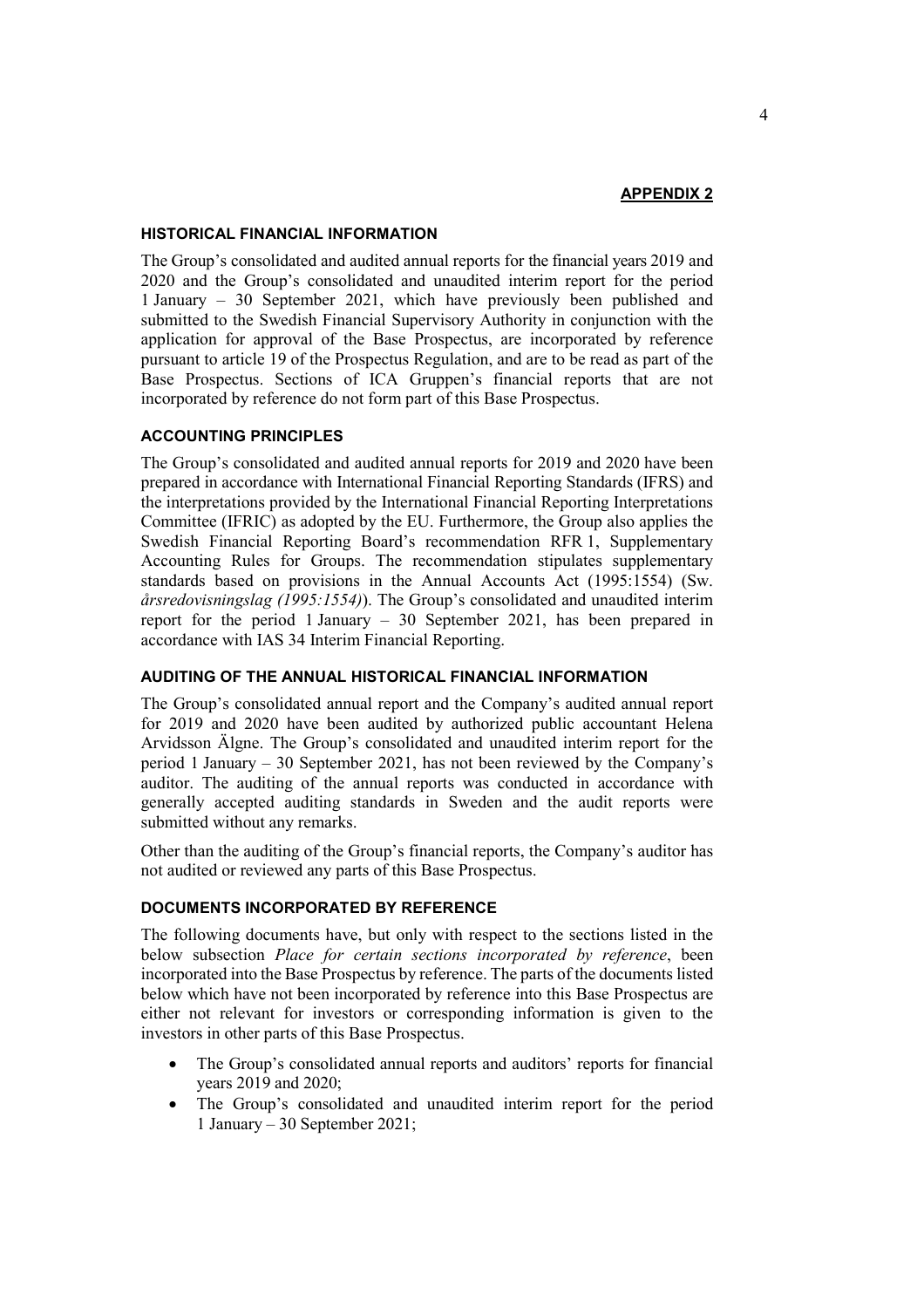- The Company's base prospectus dated 13 June 2018;
- The Company's base prospectus dated 13 June 2019; and
- The Company's base prospectus dated 11 June 2020.

The abovementioned annual reports and interim report are available electronically on the Company's website, www.icagruppen.se/en/ (www.icagruppen.se/en/investors/#!/reports-and-presentations).

The Company's previous base prospectuses are available electronically on the Company's website www.icagruppen.se/en/ (www.icagruppen.se/en/investors/#!/credit-market).

## **Place for certain sections incorporated by reference**

| The Group's consolidated annual report 2020   | Page        |  |
|-----------------------------------------------|-------------|--|
| Statement of income for the Group             | 74          |  |
| Statement of financial position for the Group | $75 - 76$   |  |
| Statement of changes in equity                | 77          |  |
| Statement of cash flows for the Group         | 78          |  |
| Accounting principles                         | $79 - 81$   |  |
| <b>Notes</b>                                  | 79-98       |  |
| Auditor's report                              | $110 - 111$ |  |

| The Group's consolidated annual report 2019   | Page        |
|-----------------------------------------------|-------------|
| Statement of income for the Group             | 78          |
| Statement of financial position for the Group | $79 - 80$   |
| Statement of changes in equity                | 81          |
| Statement of cash flows for the Group         | 82          |
| Accounting principles                         | $83 - 86$   |
| <b>Notes</b>                                  | $83 - 105$  |
| Auditor's report                              | $117 - 118$ |
|                                               |             |

| Interim report for the period 1 January $-$ 30 September 2021 |    |
|---------------------------------------------------------------|----|
| Statement of income for the Group                             | 25 |
| Statement of financial position for the Group                 | 26 |
| Statement of changes in equity                                | 28 |
| Statement of cash flows for the Group                         | 27 |
| Accounting principles                                         | 28 |